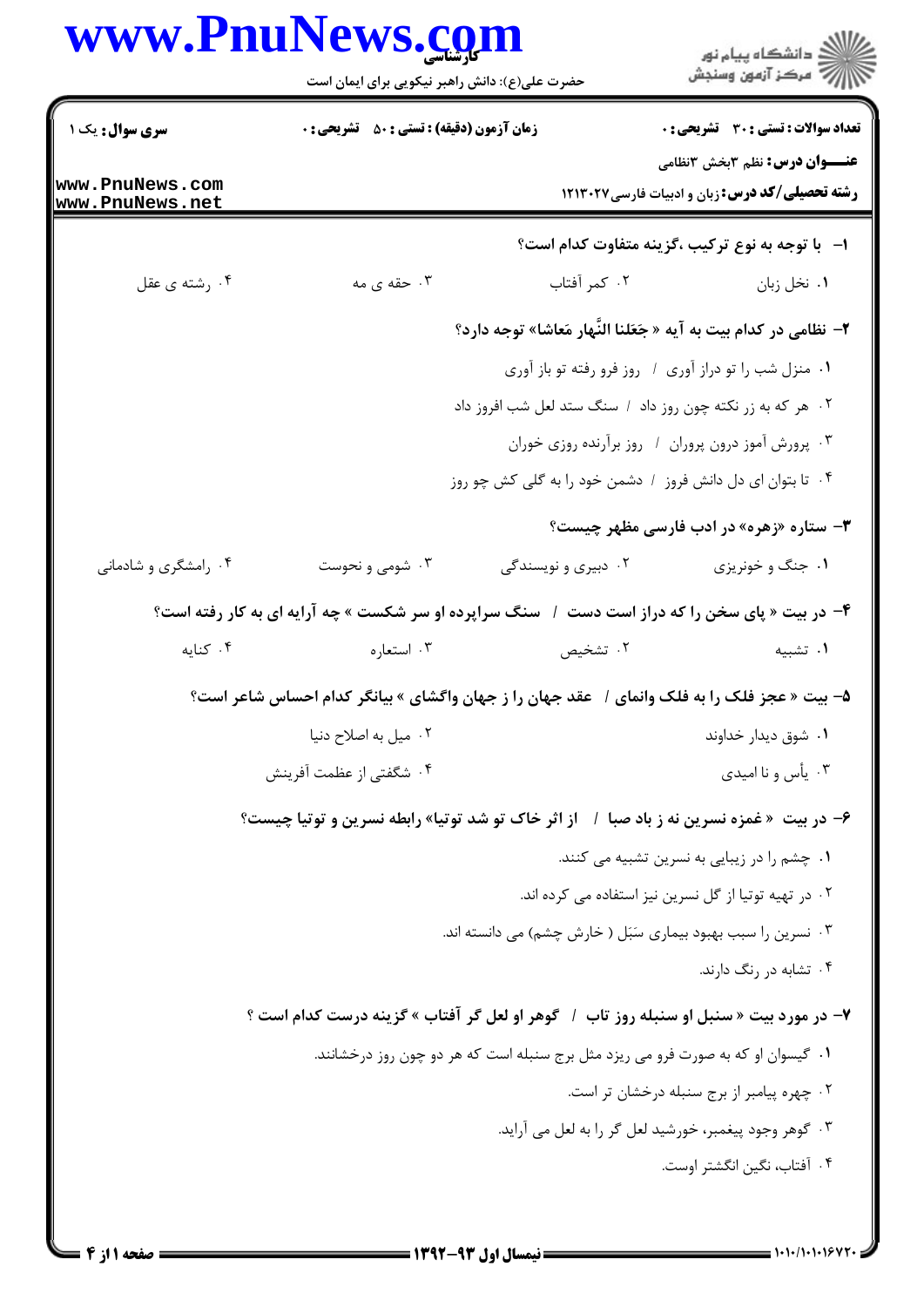|                        | www.PnuNews.com                                                                                                  |                                                                      | ڪ دانشڪاه پيا <sub>م</sub> نور<br>۾ سرڪز آزمون وسنڊش                                           |  |
|------------------------|------------------------------------------------------------------------------------------------------------------|----------------------------------------------------------------------|------------------------------------------------------------------------------------------------|--|
|                        | حضرت علی(ع): دانش راهبر نیکویی برای ایمان است                                                                    |                                                                      |                                                                                                |  |
| <b>سری سوال : ۱ یک</b> | <b>زمان آزمون (دقیقه) : تستی : 50 ٪ تشریحی : 0</b>                                                               |                                                                      | <b>تعداد سوالات : تستی : 30 - تشریحی : 0</b>                                                   |  |
| www.PnuNews.com        |                                                                                                                  |                                                                      | <b>عنـــوان درس:</b> نظم ۳بخش ۳نظامی<br><b>رشته تحصیلی/کد درس:</b> زبان و ادبیات فارسی ۱۲۱۳۰۲۷ |  |
| www.PnuNews.net        |                                                                                                                  |                                                                      |                                                                                                |  |
|                        |                                                                                                                  |                                                                      | ۸- کدام بیت به واقعه ی معراج پیامبر (ص) اشاره دارد ؟                                           |  |
|                        |                                                                                                                  | ٠١ ای تن تو پاک تر از جان پاک / روح تو پرورده ی روحی فداک            |                                                                                                |  |
|                        |                                                                                                                  | ۰۲ احمد مرسل که خرد خاک اوست ۱ هر دو جهان بسته فتراک اوست            |                                                                                                |  |
|                        |                                                                                                                  | ۰۳ ای مدنی برقع و مکی نقاب / سایه نشین چند بود آفتاب                 |                                                                                                |  |
|                        |                                                                                                                  | ۰۴ چون تو کریمان که تماشا کنند / رُستی شبها نه به تنها کنند          |                                                                                                |  |
|                        |                                                                                                                  |                                                                      | ۹- گزینه متفاوت کدام است؟                                                                      |  |
| ۰۴ طوق هلال            | ۰۳ سیم طبایع                                                                                                     | ۰۲ دست وفا                                                           | ۰۱ شبدیز شب                                                                                    |  |
|                        |                                                                                                                  |                                                                      | ∙ا− با توجه به معنای کلمات ،گزینه درست کدام است؟                                               |  |
|                        | ۰۲ زلّه: مجلس شادي                                                                                               |                                                                      | ۱. غمزه: خشم                                                                                   |  |
|                        | ۰۴ سیم کُش: نیازمند                                                                                              |                                                                      | ۰۳ برقع: روبند                                                                                 |  |
|                        | 11-  بیت « چشمه حکمت که سخن دانی است /   آب شده زین دو سه یک نانی است » در نکوهش چه کسانی است ؟                  |                                                                      |                                                                                                |  |
| ۰۴ شاعران سخن فروش     | ۰۳ پادشاهان نالايق                                                                                               | ۰۲ مخاطبان بي ذوق                                                    | ٠١ شاعران كم تجربه                                                                             |  |
|                        | ۱۲- در بیت « سیم کشانی که ز زر مرده اند ۱ سکّه این کار به زر برده اند » مصراع دوم کنایه از چیست ؟                |                                                                      |                                                                                                |  |
| ۰۴ گدایی کردن          |                                                                                                                  | ۰۱ حیله گری کردن مسلسل ۲۰ بی اعتبار کردن مسلسل ۲۰ به اوج رساندن      |                                                                                                |  |
|                        | ۱۳- در بیت «جمله نفسهای تو ای بادسنج ۱ کیل زیان است و ترازوی رنج»، بادسنج چه صفتی به شمار می رود؟                |                                                                      |                                                                                                |  |
| ۰۴ فاعلی مرکب          | ۰۳ مفعولی                                                                                                        | ۲. لياقت                                                             | ۰۱ نسبی                                                                                        |  |
|                        | ۱۴– مضمون بیت«اول کین عشق پرستی نبود /   در عدم آوازه هستی نبود» با کدام آیه یا حدیث تطابق دارد؟                 |                                                                      |                                                                                                |  |
|                        |                                                                                                                  | ١. كنتُ كنزاً مخفيّاً فاحببتُ اَن اُعرَفَ فخلقتُ الخَلقَ لكَي اُعرَف |                                                                                                |  |
|                        |                                                                                                                  |                                                                      | ٠٢ خمّر طيّنهَ آدَمَ بيَده اَربعينَ صَباحَاً ۖ                                                 |  |
|                        |                                                                                                                  |                                                                      | ٣. و علَّمَ آدَمَ الاسماء كُلَّها                                                              |  |
|                        |                                                                                                                  |                                                                      | ۰۴ الَّذي علّم بالقلم                                                                          |  |
|                        | ۱۵– در بیت« آن ز دو گهواره برانگیخته /   مغز دو گوهر به هم آمیخته» که اشاره به آفرینش آدم دارد، منظور از دو گوهر |                                                                      |                                                                                                |  |
|                        |                                                                                                                  |                                                                      | چیست؟                                                                                          |  |
| ۰۴ روح و جسم           | ۰۳ زن و مرد                                                                                                      | ۰۲ نفس امّاره و لوّامه                                               | ۰۱ عقل و نفس                                                                                   |  |
|                        |                                                                                                                  |                                                                      |                                                                                                |  |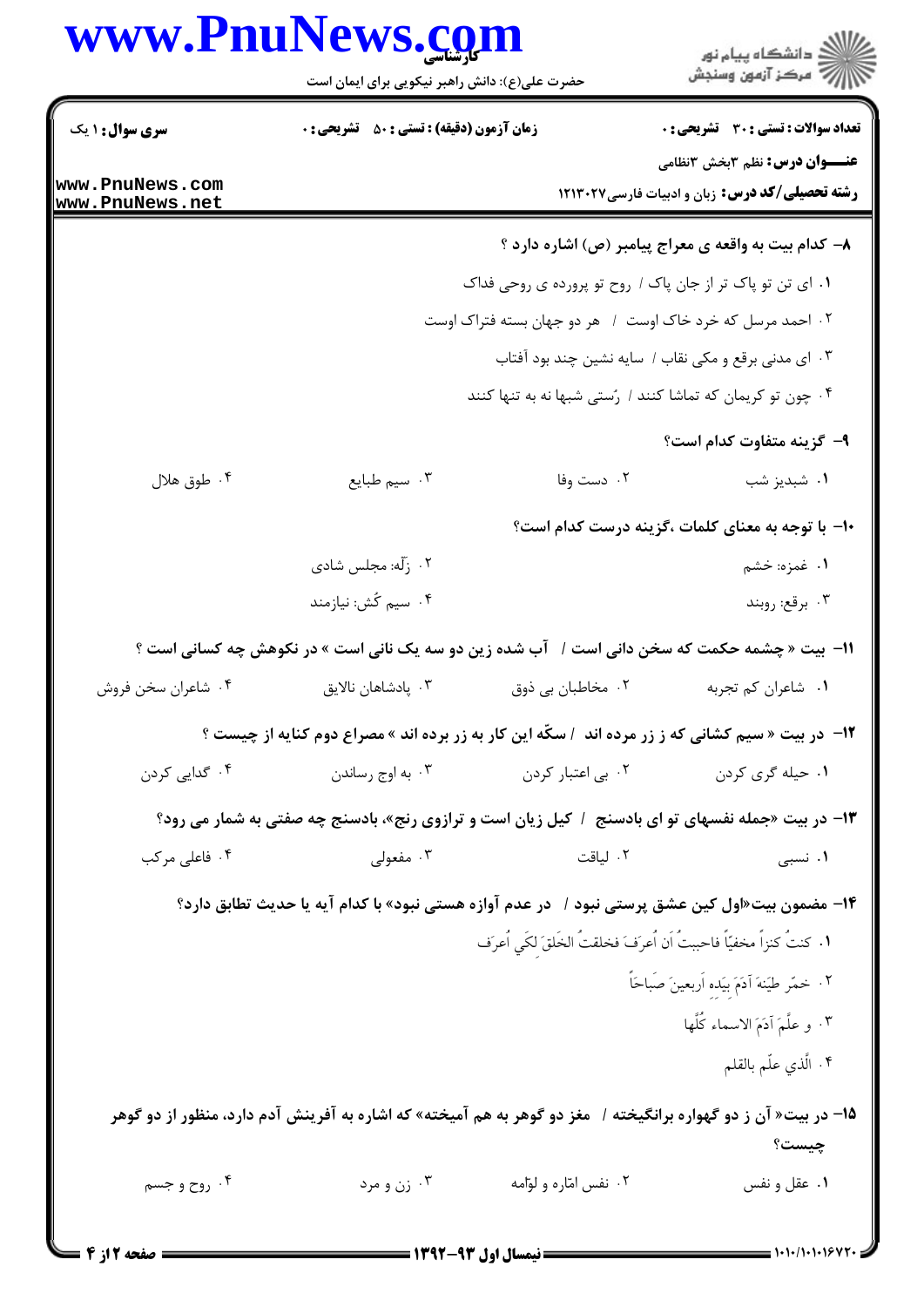|                           | www.PnuNews.com<br>حضرت علی(ع): دانش راهبر نیکویی برای ایمان است                                    |                                  | ر<br>دانشڪاه پيام نور<br>ا∛ مرڪز آزمون وسنڊش                                    |
|---------------------------|-----------------------------------------------------------------------------------------------------|----------------------------------|---------------------------------------------------------------------------------|
| سری سوال: ۱ یک            | <b>زمان آزمون (دقیقه) : تستی : 50 ٪ تشریحی : 0</b>                                                  |                                  | <b>تعداد سوالات : تستی : 30 ٪ تشریحی : 0</b>                                    |
| www.PnuNews.com           |                                                                                                     |                                  | <b>عنـــوان درس:</b> نظم 3بخش 2نظامی                                            |
| www.PnuNews.net           |                                                                                                     |                                  | رشته تحصیلی/کد درس: زبان و ادبیات فارسی ۱۲۱۳۰۲۷                                 |
|                           | ۱۶- بیت « آب رساند این گل پرورده را ۱ زد به سر اندیب سرا پرده را » به کدام واقعه اشاره دارد ؟       |                                  |                                                                                 |
|                           | ۰۲ آفرینش آدم از گل                                                                                 |                                  | ۰۱ توبه و تضرع آدم پس از رانده شدن از بهشت                                      |
|                           | ۰۴ خوردن از میوه ممنوعه توسط آدم و حوا                                                              |                                  | ۰۳ پیمان ازلی خدا با ارواح بشر                                                  |
|                           | ۱۷– در بیت« حجله همانست که عذراش بست /  بزم همانست که وامق نشست» نظامی بر چه نکته ای تأکید دارد؟    |                                  |                                                                                 |
|                           | ۰۲ ناپایداری عمر آدمی                                                                               |                                  | ۰۱ حسرت بر گذشته                                                                |
|                           | ۰۴ ناپایداری دنیا                                                                                   |                                  | ۰۳ عشق به زندگی                                                                 |
|                           |                                                                                                     |                                  | ۱۸– با توجه به معنای عبارات ،گزینه درست کدام است؟                               |
| ۰۲ دامن کشیدن: بیمار بودن |                                                                                                     |                                  | ٠١. جگر را گربه خوردن: چيزي را هدر دادن                                         |
|                           | ۰۴ پو گرفتن : دويدن                                                                                 | ۰۳ نعل در آتش داشتن : خشمگین شدن |                                                                                 |
|                           |                                                                                                     |                                  | 1۹- در کدام گزینه ،کلمه درست معنا شده است؟                                      |
|                           | ۰۲ صراحی: مشک                                                                                       |                                  | <b>۱.</b> مصطبه: کلیسا                                                          |
|                           | ۰۴ ياسج: تسمه                                                                                       |                                  | ۰۳ نیفه: پوست شکم روباه                                                         |
|                           |                                                                                                     |                                  | <b>70- « توجه قلب به جانب حق» تعريف كدام اصطلاح عرفاني است؟</b>                 |
| ۰۴ توفيق                  | ۰۳ طلب                                                                                              | ۰۲ توڭل                          | ۰۱ همّت                                                                         |
|                           | 21− در بیت « داد درین دور بر انداخته است /   در پر سیمرغ وطن ساخته است» منظور از مصراع دوم چیست؟    |                                  |                                                                                 |
| ۰۴ افسانه شدن             | ۰۳ وجود نداشتن                                                                                      | ۰۲ گرانبها بودن                  | ۰۱ در اوج آسمان بودن                                                            |
|                           | 22- بیت « ای به زمین در چو فلک نازنین / آنازکشت هم فلک و هم زمین» را نظامی خطاب به چه کسی گفته است؟ |                                  |                                                                                 |
| ۰۴ جبرئيل                 | ۰۳ پیامبر(ص)                                                                                        | ۰۲ انسان                         | ١. حضرت آدم (ع)                                                                 |
|                           |                                                                                                     |                                  | <b>٢٣</b> - كدام بيت به مفهوم آيه « فَتَبارَك اللّه احسَن الخالقين» اشاره دارد؟ |
|                           |                                                                                                     |                                  | ٠١ تازه ترين سنبل صحراى ناز ١ خاص ترين گوهر درياى راز                           |
|                           |                                                                                                     |                                  | ۰۲ گه به نوایی علمش برکشند ۱ گه به نگاری قلمش در کشند                           |
|                           |                                                                                                     |                                  | ٠٣ ما همه فانيّ و بقا بس تو را ملك تعالى وتقدّس تو را                           |
|                           |                                                                                                     |                                  | ۰۴ از سر آن خامه که خاریده اند / نغز نگاریت نگاریده اند                         |